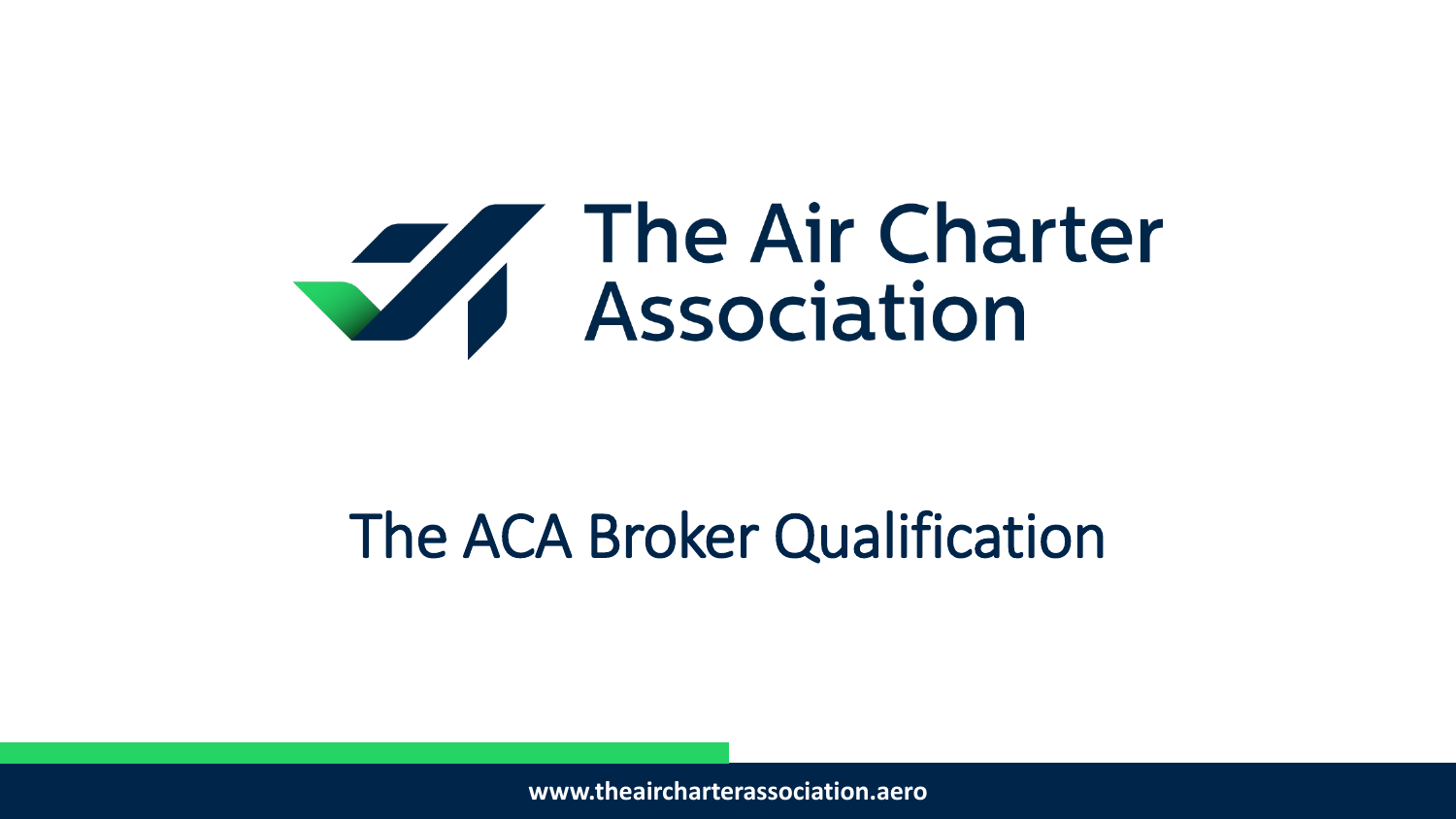

# 

# The ACA Broker Qualification

- *M* Detailed recognised training created by industry experts
- **Building your knowledge and understanding** of the complexities involved in arranging aircraft charters
- **A** Refresh your knowledge for the more experienced
- *A* Gain a professional qualification
- Significantly discounted cost for staff of any member company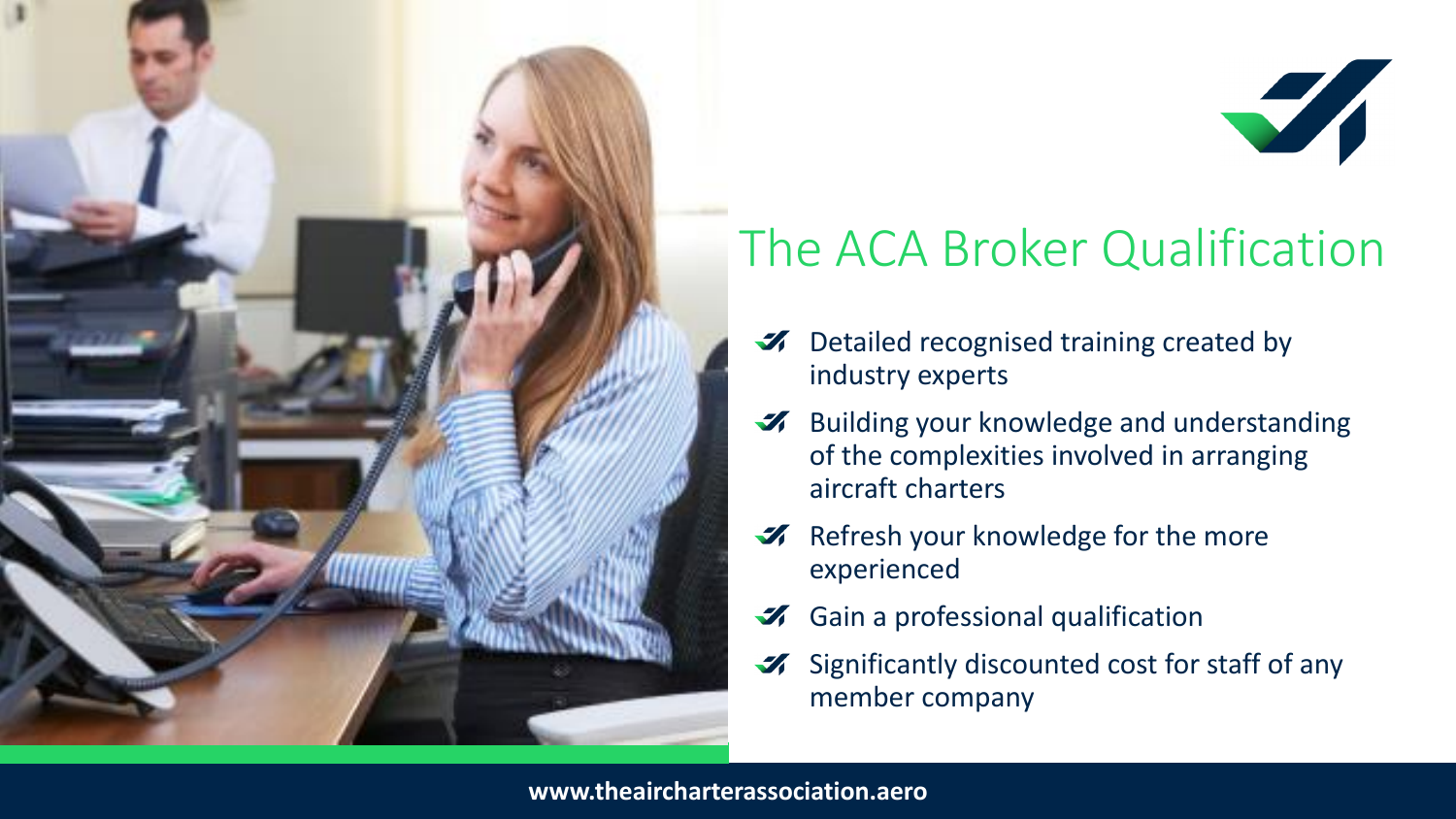# The path to qualification…



#### Level 1 - Foundation

- Qualifying Enquiries
- Fundamental Knowledge
- Charter Flight Set-up
- Understanding Quotes & Pricing

#### Level 2 - Intermediate

- Intermediate Broker Skills
- Ops Management
- Airport Operations
- Understanding the operators perspective
- Assessment 2

#### Level 3 - Advanced

- Advanced Broker skills
- Contracting & Terms
- Managing challenges
- Customer Relations
- Setting the standard

#### • Assessment 3

\_\_\_\_\_\_\_\_\_\_\_\_\_

• Assessment 1

\_\_\_\_\_\_\_\_\_\_\_\_\_

#### **www.theaircharterassociation.aero**

\_\_\_\_\_\_\_\_\_\_\_\_\_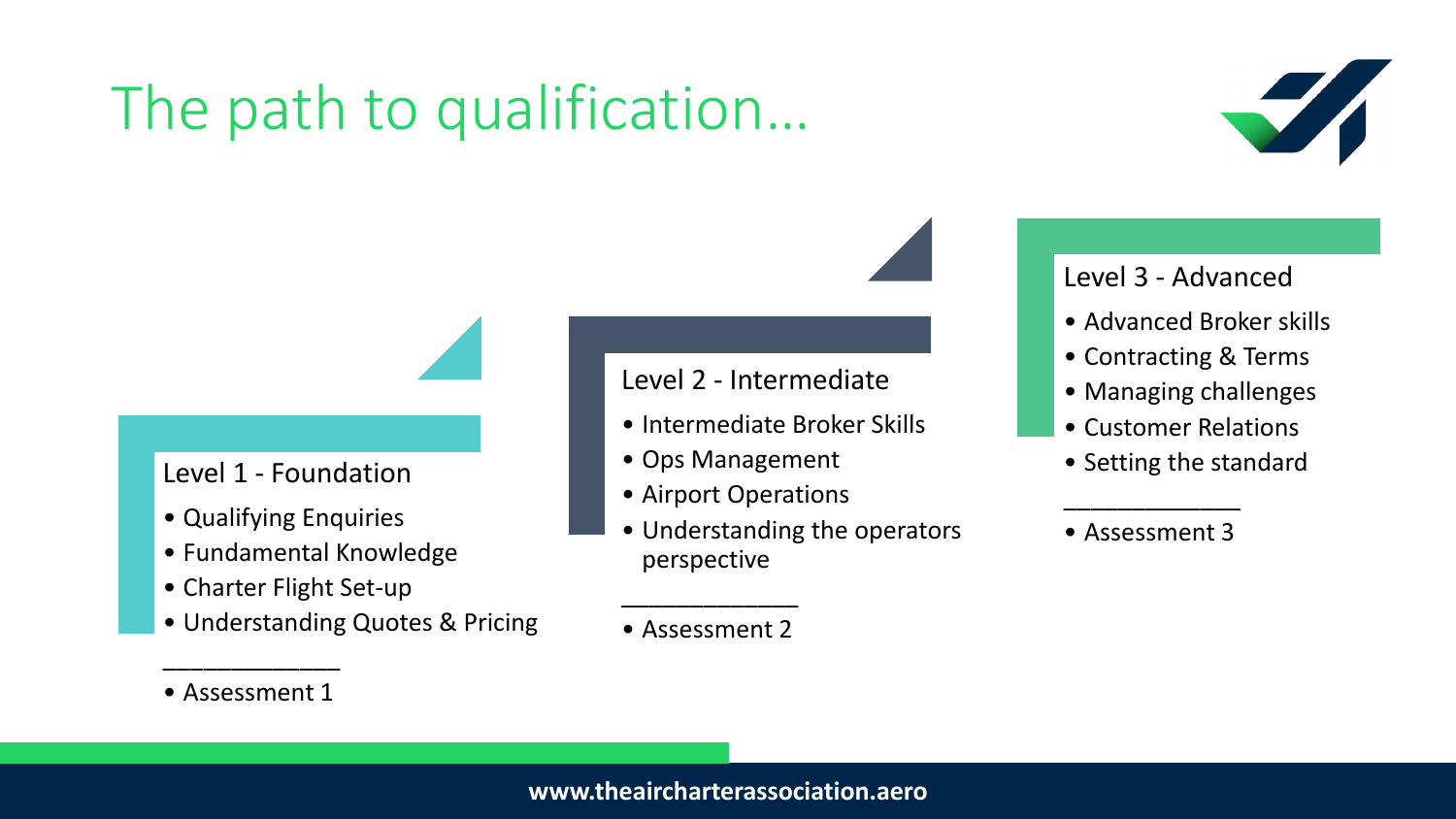## Level 1 – Part 1

#### What is a Broker?

- Types
- Defining the role & Qualities
- **A** Pre-Qualification of a charter request
- *K* Fundamental things you need to know:
	- Montreal Convention
	- 9 Freedoms of The Air & Cabotage
	- US charter parts
	- Operator documentation
	- Illegal charters
	- Passenger documentation

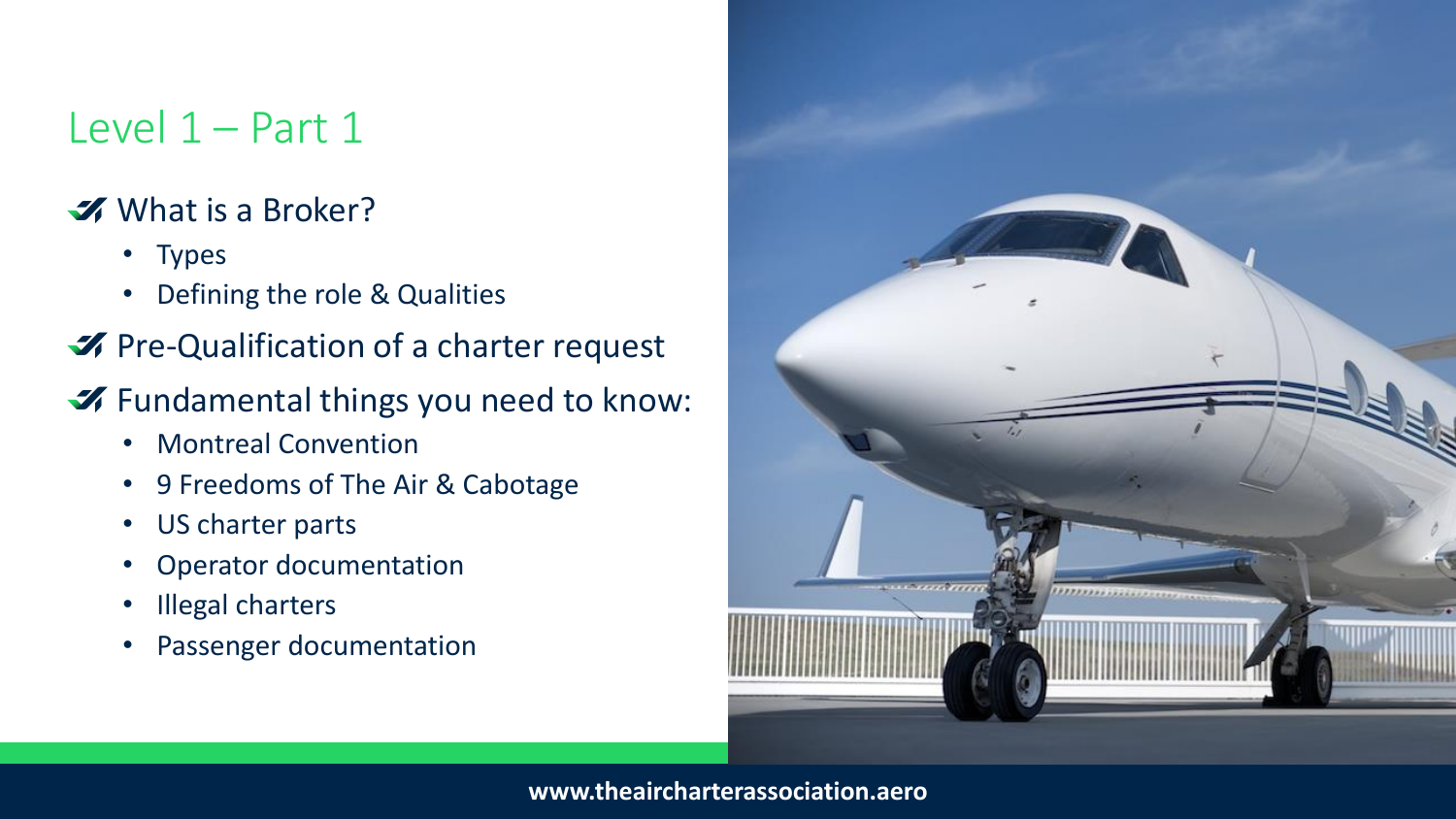## Level  $1 -$  Part 2

## K Charter Flight set up

- Schedules & airport selection
- Permits & Permissions
- Crew Duty / FTL & ETOPS
- Safety Checks Due Diligence

## **X** Commercial Considerations

- Understanding Quotes &Pricing
	- Pricing Pitfalls & Quote exclusions
	- De-Icing, WiFi, Credit Cards

## **Assessment 1**

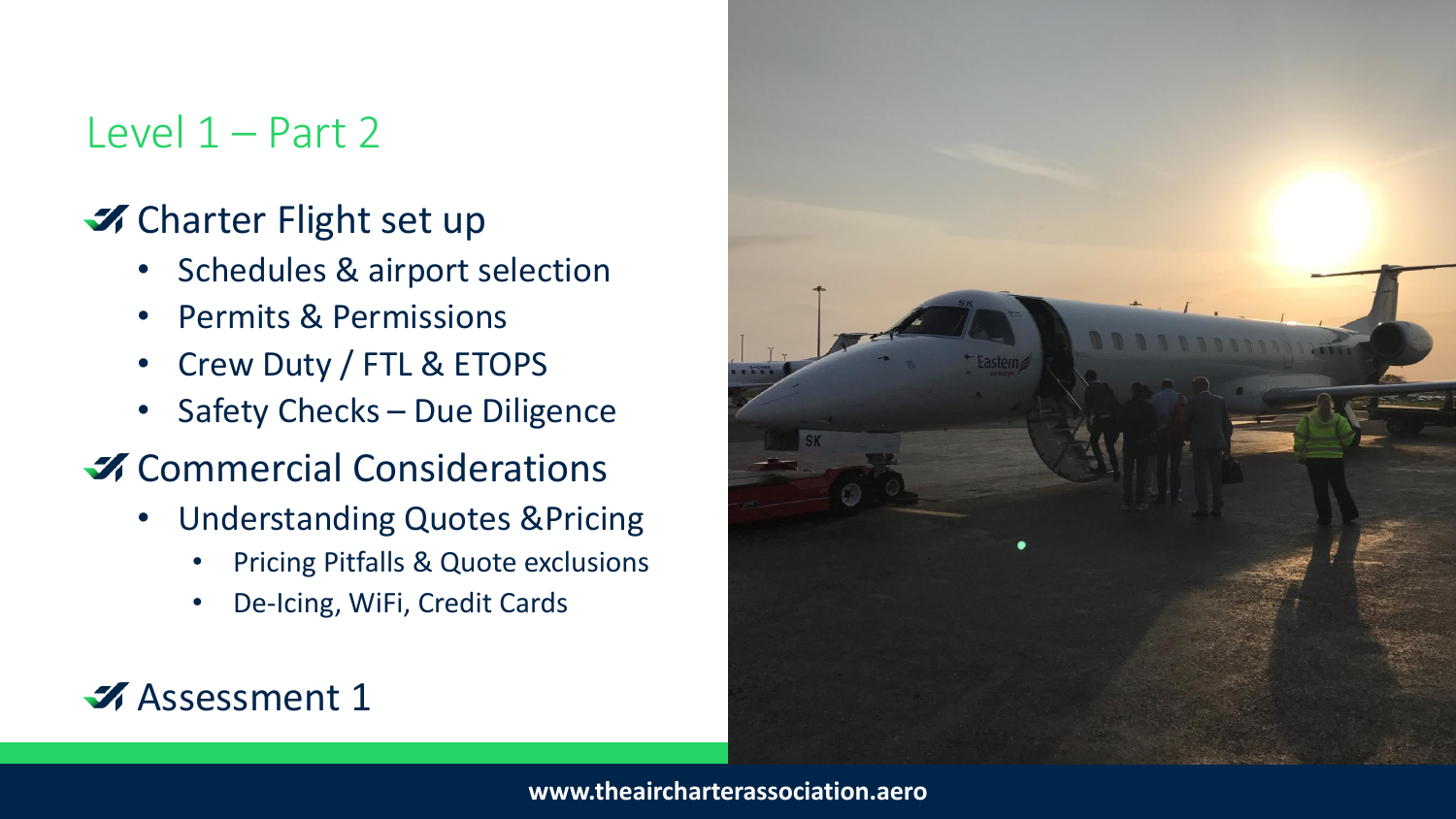

## Level 2

## *M* Operational Management

• Flight Watching – routes, airports, slots, weather.

#### **A** Airport Operations

- Understanding all the roles and functions
- Airport categories & Fire Cover
- Flight repping basics
- Sustainability
- The Operators Perspective
	- What the operator needs from you
	- How is a flight set up
	- Working in partnership
- Site Visit / Airport experience

## **Assessment 2**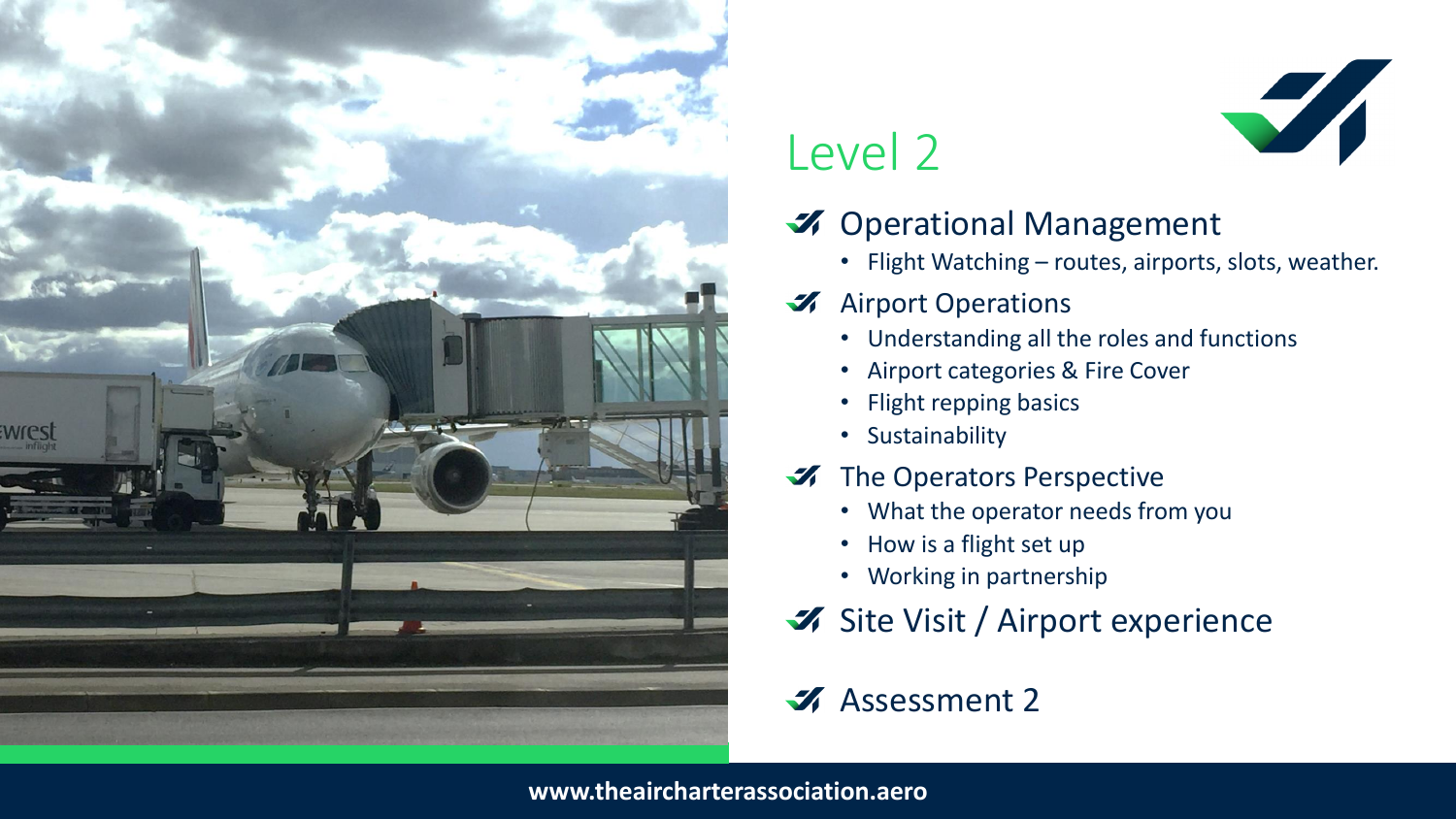## Level 3

- **Advanced Broker skills** 
	- Medevac / Evacuation & repatriation
	- Music Tours / Roadshows
	- Corporate Shuttles
- **X** Commercial Considerations
	- Contracting Process
	- Understanding Terms
	- Financial Management
	- **Insurance**
- **Managing challenges** 
	- Examples and solutions
- Customer Relations  $\mathcal{I}$ 
	- Business Development & Account Management
- Setting The Standard
	- Professional broker standards
	- Working as a team & mentoring others

#### Assessment 3